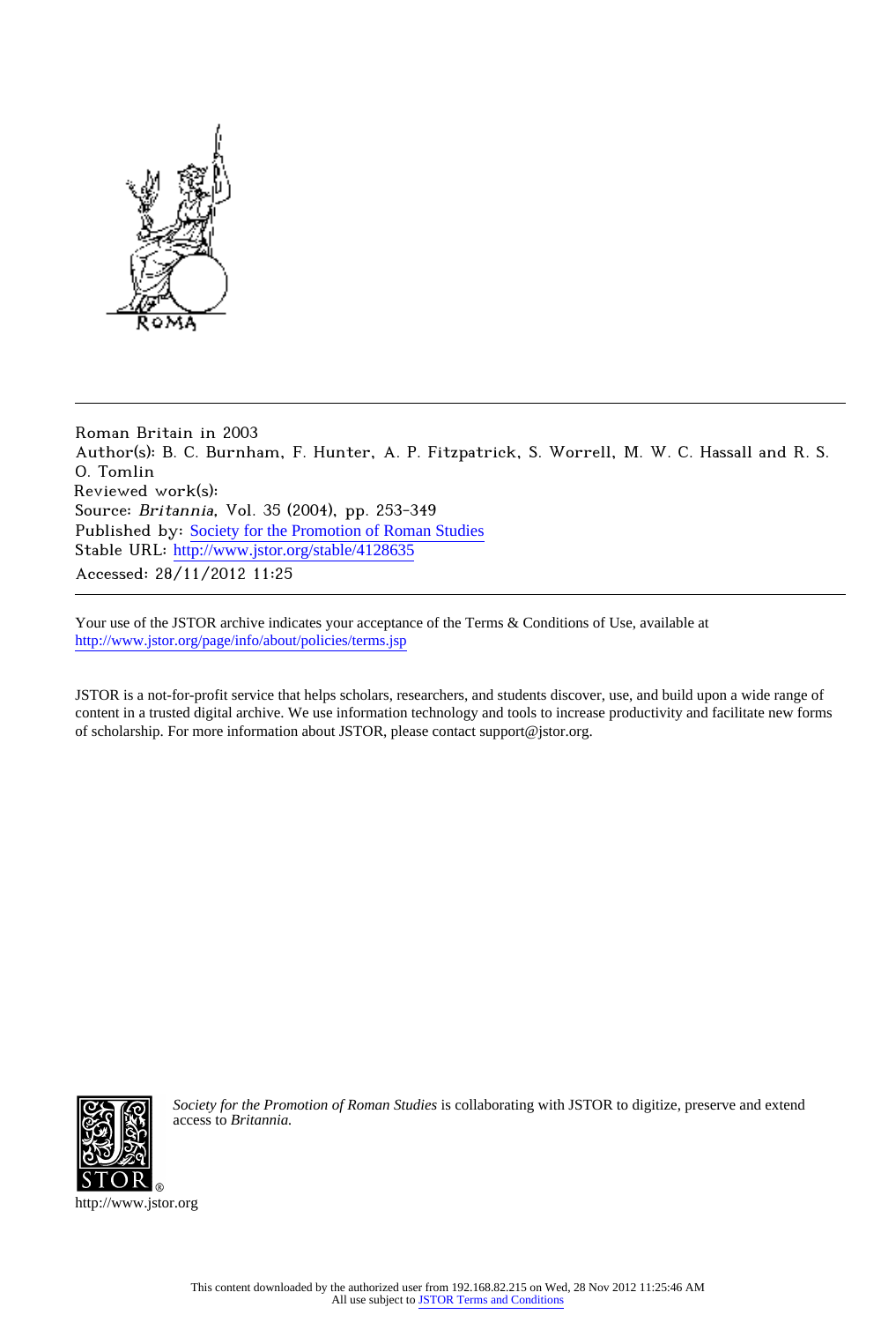# **III. Inscriptions'**

# **By R.S.O. TOMLIN and M.W.C. HASSALL**

# **A. MONUMENTAL**

**1. Shadwell (TQ 34836 80702), 172-176 The Highway, East London. Top right-hand corner of a thin white marble slab, now discoloured grey and buff, 77 by 95 mm, 18 mm thick, found2 in 2002 at the Roman bath-house. The letters are well-drawn but coarsely incised: [...]VS [...]ET**   $\left[$  [...]<sup>3</sup>

**2. Farley Heath (TQ 050 449) Roman temple, Surrey (FIG. 1). Irregular strip of lead, c. 125**  mm by 17 mm, c. 2 mm thick, found<sup>4</sup> in 1995 near the southern edge of the *temenos*. After each **face had been scratched with three lines of clumsy cursive writing, it was folded upon itself twice.5 Some of this text survives in the corrosion layer, especially at either end, but it is broken by three bands of damage due to the folding and unfolding. Most of the surviving letters are faint and ambiguous, and only an incomplete transcript is possible (see FIG. 1 below).6 (a) inner face: 'To the god ... Senilis (?son) of Sennus ...' (b) outer face: 'At four thousand denarii ... Aurelius Se[...]'7** 

**(for figure and text see following page)** 

**I Inscriptions on STONE and the two lead 'curse tablets' have been arranged as in the order followed by R.G. Collingwood and R.P. Wright in The Roman Inscriptions of Britain Vol. i (Oxford, 1965), henceforth cited as RIB. Citation is by item and not page number. Inscriptions on PERSONAL BELONGINGS and the like (instrumentum domesticum) have been arranged alphabetically by site under their counties. For each site they have been ordered as in RIB, pp. xiii-xiv. The items of instrumentum domesticum published in the eight fascicules of RIB II (1990-95), edited by S.S. Frere and R.S.O. Tomlin, are cited by fascicule, by the number of their category (RIB 2401-2505) and by their sub-number within it (e.g. RIB 11.2, 2415. 53). When measurements are quoted, the width precedes the height.** 

**Dr Tomlin (RSOT) is responsible for entries Nos 1-3, 5-14, 18, 20-25, 27, Mr Hassall (MWCH) for entries Nos 4, 15-17, 19, 26, the Addendum et Corrigendum, and the Change of Location. Overall editing is by RSOT.** 

**2 During excavation by Pre-Construct Archaeology for Wimpey Homes, directed by Alistair Douglas; for the site see Britannia 34 (2003), 347. Jenny Hall made it available at the Museum of London.** 

**<sup>3</sup>Only the top-right serif survives of the first letter in line 2, but it does not belong to S, and the sequence FT can be excluded.** 

**<sup>4</sup>During machine clearance of an area damaged by metal detectorists, before excavation by Surrey County Archaeological Unit. Kathryn Ayres, the Finds/Archives Officer, made it available.** 

**5 The script, an Old Roman Cursive (and thus earlier than the fourth century), is too crude to be dated. II for E is unusual, and suggestive of an earlier date, but 4,000 denarii would be a large sum of money before the late third century.** 

**6 Uncertain letters have been dotted, and undeciphered traces of text represented as .... The bands of damage are represented as 1I. In (i) the E of deo is capital-letter, but elsewhere E is written as II. The scribe wrote Senis and corrected it to Senilis without deleting S. In (ii) the denariis sign consists of only two intersecting lines and possibly part of a third, but this reading is confirmed by the numeral which follows.** 

**7 The text is too fragmentary for interpretation, but it may be a 'curse tablet' addressed to the (unnamed) local god, with reference to 4,000 denarii. There is no evidence of a connected text, only the two personal names, Senilis Senni, and Aurelius Se[...], and possible trace of others.** 

**? World copyright reserved. Exclusive Licence to Publish: The Society for the Promotion of Roman Studies 2004**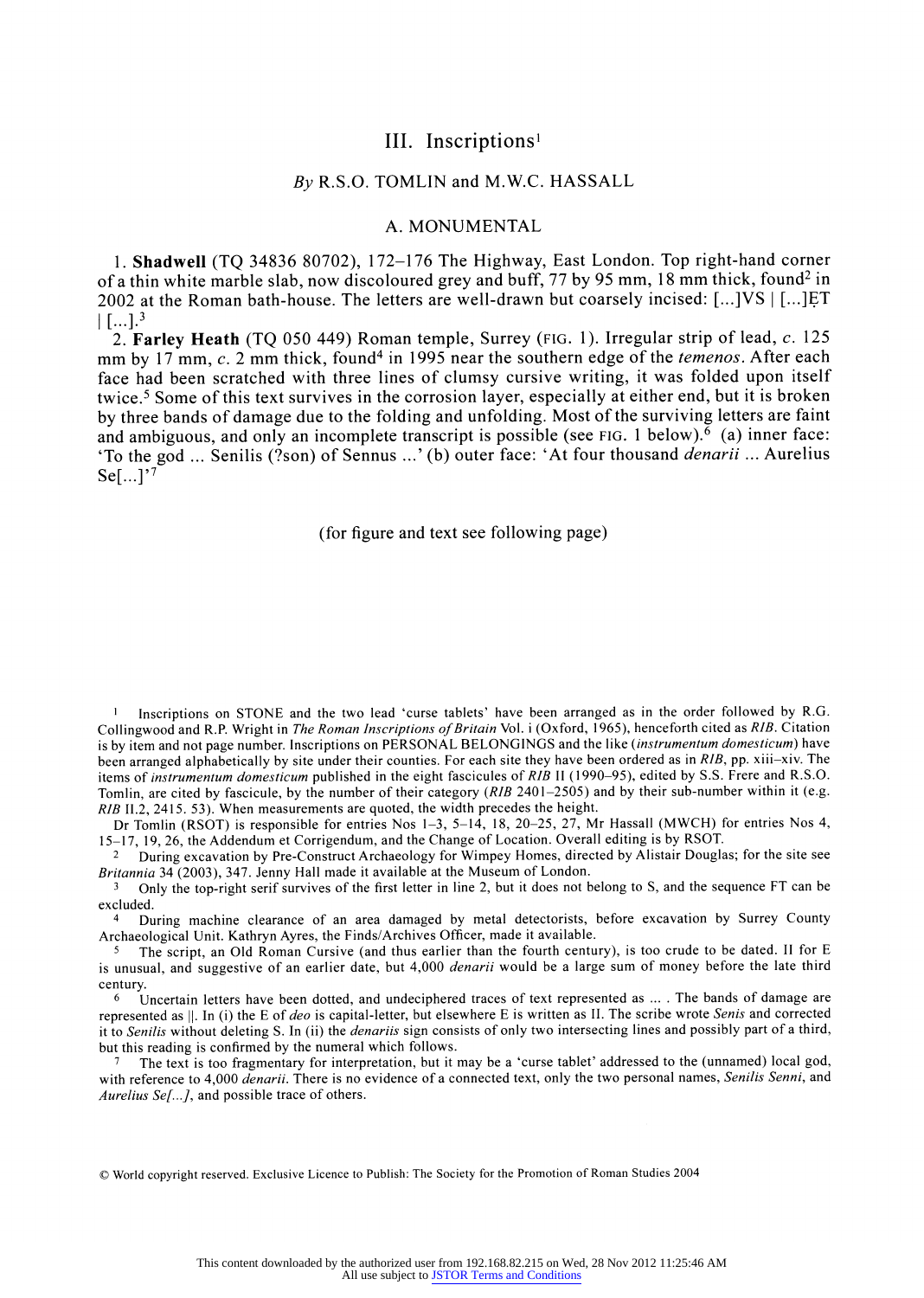

**3. Ratcliffe-on-Soar (SK 494 304), Red Hill, Nottinghamshire (FIG. 2). Oval lead tablet, 82 mm by 38 mm, found in 1963 on the site of the Roman temple.8 It has been neatly inscribed on one face with five lines of capital letters, probably fourth-century in date.9 The first four lines are well spaced,** 

**FIG. 1. Farley Heath, inscribed lead strip (still folded) (No. 2). Scale 1:1. (Drawing.: Surrey County Archaeological Unit)** 

deo DAVIIS ... Seni<s>lis | Senni ... | ... (*denariis*) III milibus ... [Aur]elius Se[...] |

 $\left[ \dots \right]$ us  $\dots \left[ \dots \right]$ 

**(a) reconstructed text: (b) reconstructed text:** 

**atcan...**  $|| \dots || \dots || \dots$ 

**<sup>8</sup> It is now in the Brewhouse Yard Museum, Nottingham Castle (inv. no. 1974.337), where Anne Insker made it available to RSOT, who will publish it with full commentary as 'A Roman inscribed tablet from Red Hill, Ratcliffe-on-Soar (Notts.)', in Antiquaries Journal 84 (2004), forthcoming. It was first examined in 1964 by (Sir) Eric Turner, who published the first 'curse tablet' from the site in JRS 53 (1963), 122-4. Another tablet is published in Britannia 24 (1993), 310-13, No. 2. For the site see S. Ebbins and A. Palfreyman, 'Redhill Iron Age and Romano-British site, Nottinghamshire: a new assessment', Transactions of the Thoroton Society, Nottinghamshire 107 (2004), 17-40.** 

**<sup>9</sup> The lettering cannot be dated, but the tablet was found just below the surface with twenty-two coins, one thirdcentury, the others all of the period A.D. 367-92. This is not an absolute date, since the tablet may have been residual, but the use of the preposition de with the accusative also suggests a fourth-century date.**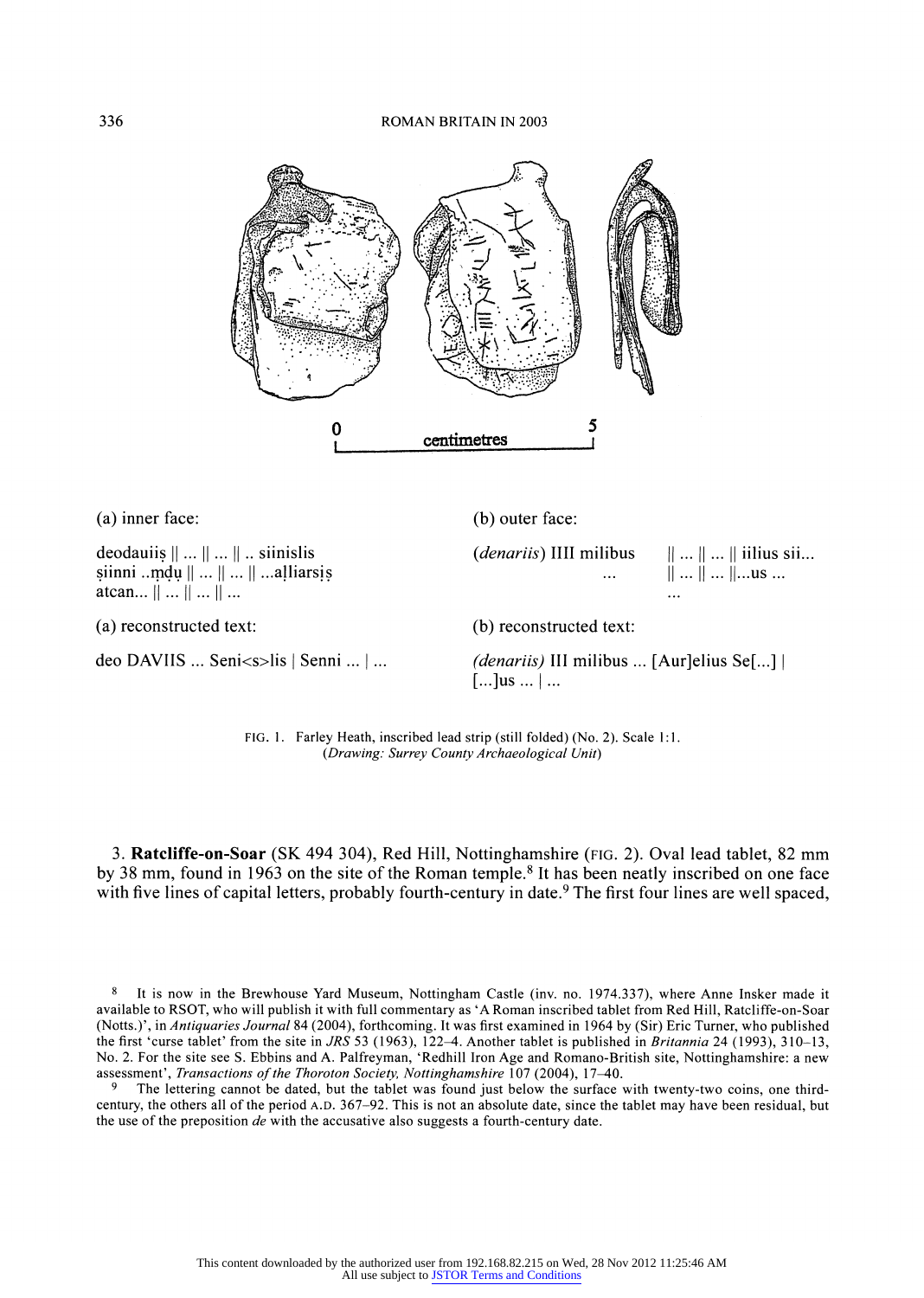**but without word-separation, and there is some crowding towards the end. The fifth line is squeezed onto the lower edge. (For transcription see FIG. 2 below.) 'I make a note of two gaiters, an axe, a knife, a pair of gloves, whether woman or if man ... two parts to the god ...' <sup>10</sup>**



Transcript<sup>11</sup>

**ANNOTODEDVAS OCRIASASCIASCAL PRVMACIASIMAVPSI BRIANTINEDVAS PARTISDEOAC CEVM**  **Reconstructed text12** 

**annoto de duas ocrias ascia(m) scalpru(m) ma(n)ica(m) si m(ulier) au[t] si b(aro) RIANTINE duas partis deo AC CEVM** 

**FIG. 2. Ratcliffe-on-Soar, inscribed lead tablet (No. 3). Scale 3:2. (Drawn by R.S.O. Tomlin)** 

**10 For a full commentary see the paper cited above (n. 8). This is the first instance of the verb annotare (better adnotare) in a British 'curse tablet', which is used here with the preposition de (exceptionally with the accusative case) to mark the objects of theft. These are duas ocrias, as in the Caistor St Edmund tablet (Britannia 13 (1982), 408, No. 9), which were leather gaiters worn by farm workers and huntsmen to protect their legs (Palladius 1.42); an axe and knife, tools appropriate to woodland management or land clearance; and MACIA for ma(n)ica(m), leather glove(s), as in tablets from Bath (Tab. Sulis 5) and Uley (Britannia 27 (1996), 439, No. 1), which were likewise worn by farm workers and huntsmen (Palladius 1.42 again). In writing ASCIA, SCALPRV and MACIA, the scribe omitted the final -M, as often in sub-standard texts influenced by the spoken language, since there was a marked tendency not to pronounce the final -m of the accusative case, even in educated speech. The formula 'whether man or woman', in all its variants, is frequent in British**  'curse tablets'. It is similarly abbreviated, as S B S M, s(i) b(aro) s(i) m(ulier), in an unpublished Uley tablet. Another **well-attested formula is the promise to the god of a proportion of the stolen goods.** 

**11 The letters NN in line 1 are ligatured. There is a space after C in line 5. The two dotted letters are uncertain.** 

**12 Words have now been separated, and those which can be interpreted are transcribed in lower-case letters. Letters omitted by abbreviation or oversight are supplied in round brackets. The letter for which another was written by mistake is restored in square brackets. The letters C and I in line 3 have been transposed.**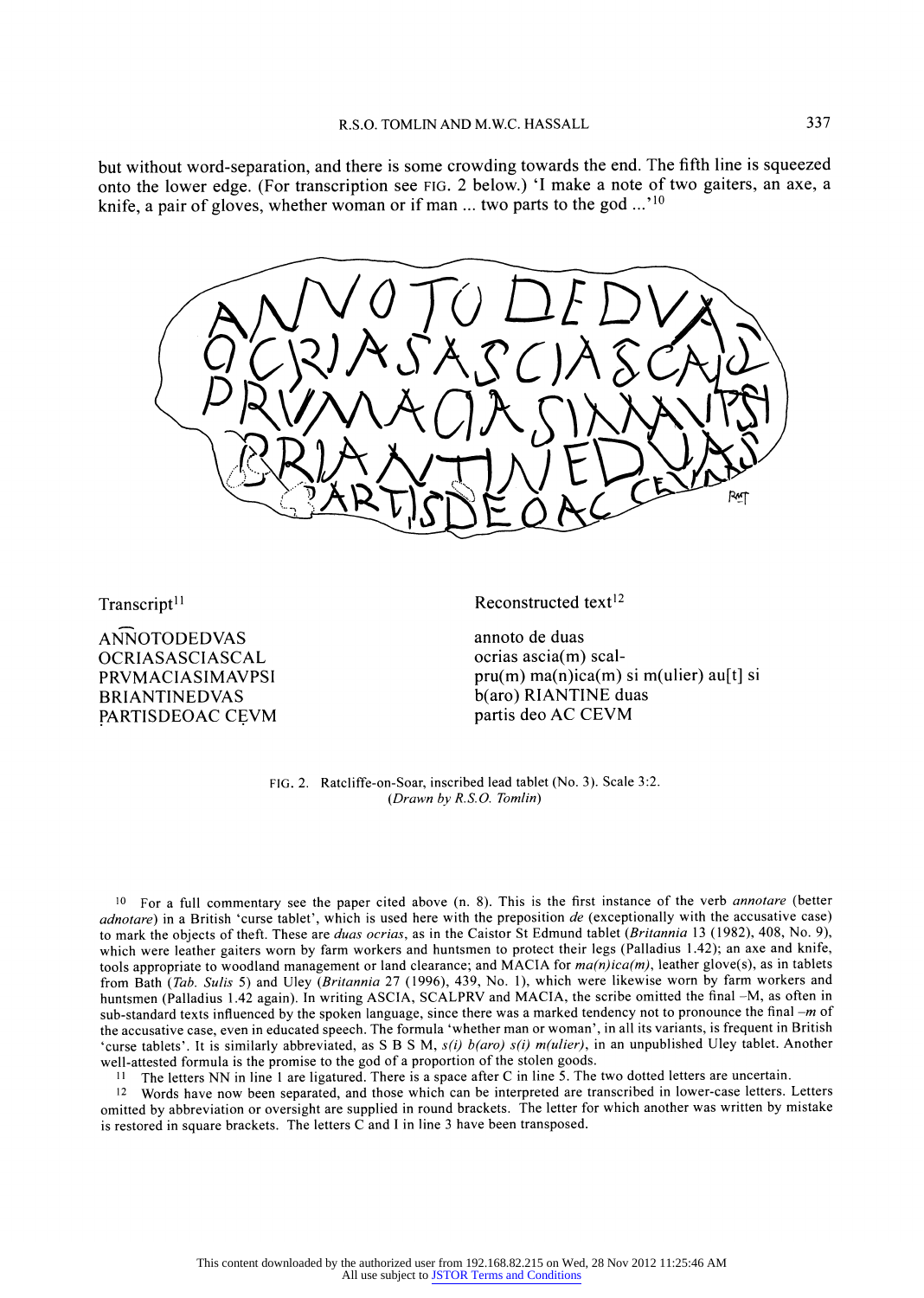**4. Chester (Deva, SJ 4126 6645), Boughton, the former British Telecom Exchange building,**  Cheshire. Irregular fragment of a slate slab, 210 by 75 mm, 10 mm thick, found<sup>13</sup> in 2002 with **dumped material, including complete pottery vessels and over fifty coins, in an ancient stream bed in the Roman settlement outside the east gate of the Roman fortress. Part survives of two lines of text: in the first, only the lower part of widely-spaced letters aligned above a scored setting-out line; in**  the second, the upper part of letters crowded together.<sup>14</sup>  $[...]$   $\lceil$  ...]  $\lceil$  ...]  $\lceil$  ...]  $\lceil$  PETR[...]  $\lceil$  [...]. The first line contains the formula [V] S L L M, *J... v(otum)] s(olvit) l(aetus) l(ibens) m(erito)* or *J...* **v(otum)] s(olverunt) 1(aeti) 1(ibentes) m(erito) , '... willingly and deservedly fulfilled his/her/their vow** ...<sup>'15</sup>

**5. Carlisle (Luguvalium, NY 404 553), Scotch Street, Cumbria (FIG. 3). Fragment of a red**  sandstone slab, 0.30 by 0.27 m, 0.12 m thick, found<sup>16</sup> in 2003. Part of the right-hand edge survives, **with a plain moulding. Inscribed within the recessed panel, which is evidently that of a tombstone:**   $\left[\ldots | RM \mid [\ldots] VLLA \mid [\ldots] VXET \mid [\ldots] AET \mid [\ldots] \right]$ , probably  $\left[ D(is) \text{ \textit{M}}(anibus) \text{ \textit{G}}(I)$  and I]ulia **[coni]ux et [...]a et [..]. 'To the Spirits of the Dead (and) to Germanus. His wife Julia and [...]a and [...].'17** 



**FIG. 3. Carlisle, fragment of a tombstone (No. 5). Scale 1:4. (Drawing: North Pennines Archaeology)** 

**<sup>13</sup>During excavations for Barratt, Chester, directed by Vanessa Clarke of Earthworks Archaeological Services. Will Walker of Earthworks Archaeology and Dan Robinson, Keeper of Archaeology at the Grosvenor Museum, Chester, provided details including a photograph, and discussed the reading with us. For preliminary notices, see Vanessa Clarke and Dan Robinson in The Past Uncovered (Chester City Council, October 2002), 3.** 

**14 The difference in letter-spacing is probably because the first line contains a formula abbreviated to single letters, the second line a single word. They share the same style of lettering.** 

**15 In the second line, the initial space shows that this is the beginning of a word. The first and fourth letters, of which**  only the upper loop survives, are either B, P or R; probably the beginning of the name *Petronius* (or perhaps *Petronianus*). **The formula VSL(L)M, which usually concludes a dedication, is occasionally followed by a consular date; however, this does not seem to be so here. Perhaps PETR[...] is the name of a dedicant or official person.** 

**16 During excavation by North Pennines Archaeology funded by Leader Construction, directed by Frank Giecco, who sent a drawing and photographs.** 

**17 There may be medial points after [I]VLIA and before and after ET and ET, but this is not clear from the photographs; nor do they confirm whether the tail of E survives before RM, or the top of F/E at the end of the line below [...]A ET. Germanus is the most likely name (it occurs at Old Penrith, RIB 934), but Firminus remains possible. Iulia is found as**  a cognomen in RIB 1483, a usage which is well attested for *Iulius*. After she is identified as *[coni]ux*, the conjunction et **introduces another female name, that of a daughter presumably. A second et introduces a third name, most likely that of a second daughter.**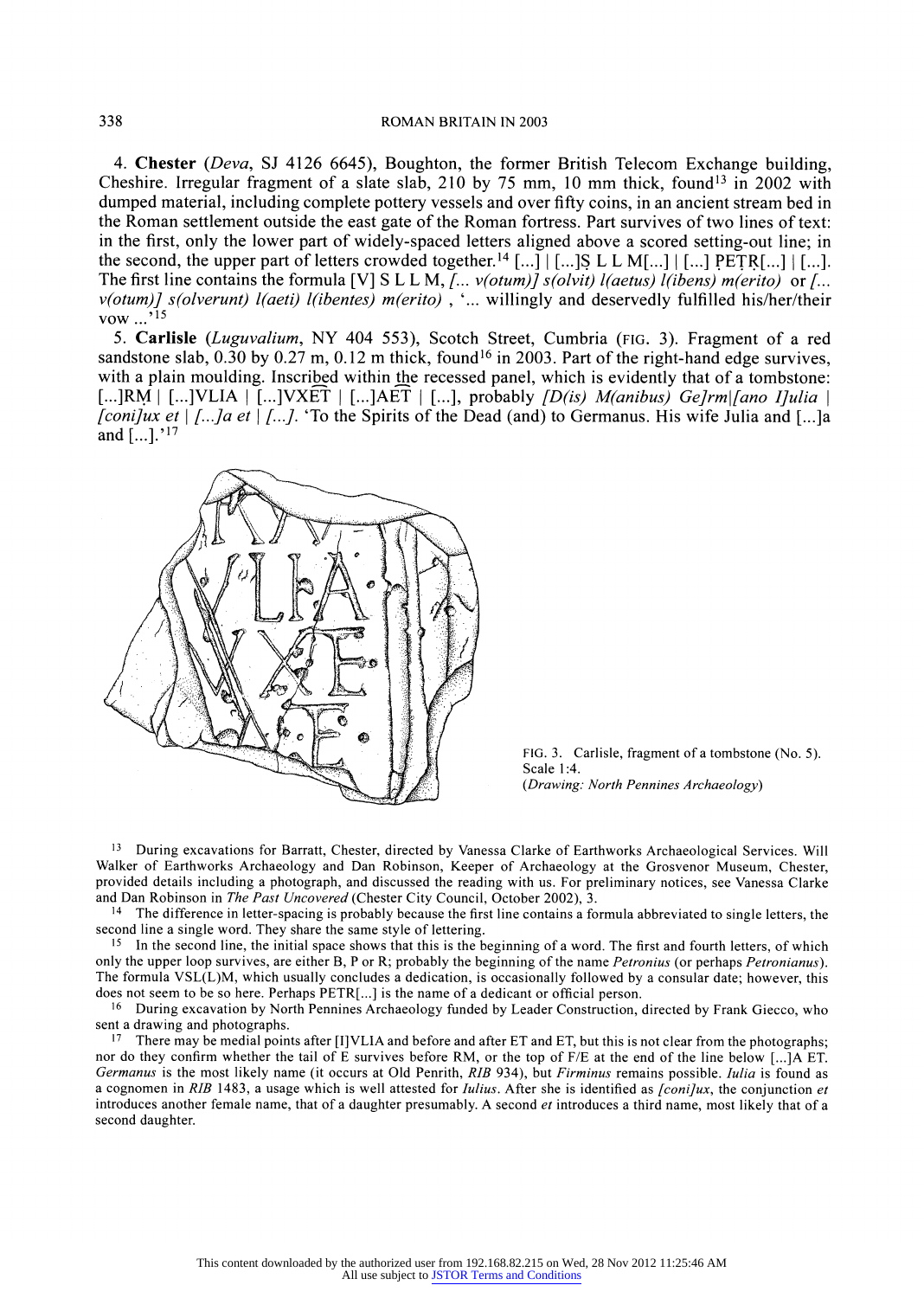# **B. INSTRUMENTUM DOMESTICUM**

**CUMBRIA** 

**6. Carlisle (Luguvalium, NY 3974 5614), north of Castle Way, in the praetentura of the Roman fort. Two conjoining base sherds of a samian dish (CG, Drag. 18/31, c. A.D. 120-145/50), found18 in 2000. Two converging lines have been scratched underneath, probably the left-hand portion of a large A.19** 

**7. Ibid. Base sherd of a samian cup (SG, Drag. 27, probably Flavian). Incised neatly underneath within the foot-ring: A.** 

**8. Ibid. (FIG. 4). Sherd from the lower wall of a samian cup (SG, Drag. 27 or 35, Flavian). Scratched on the outside: AP.20** 



**FIG. 4. Carlisle, samian graffito (No. 8). Scale 1:1. (Drawn by R.S.O. Tomlin)** 

**9. Ibid. (FIG. 5). Base sherd of a samian dish (SG, Drag. 15/17 or 18, Flavian). Scratched underneath around the circumference, a graffito of which only the tops survive of three or four letters. Probably**  [...]CLII[...], *Cle[mens]* or a derived name.



**FIG. 5. Carlisle, samian graffito (No. 9). Scale 1:1. (Drawn by R.S. O. Tomlin)** 

**18 With the next eight items during excavation by Carlisle Archaeology Ltd for Carlisle City Council's Gateway City Millennium Project (Britannia 32 (2001), 337); for inscribed coarseware from this excavation see Britannia 33 (2002), 360-3, Nos 7-11. The vessels were identified by Margaret Ward for Oxford Archaeology (North), which made them available. The graffiti were all made after firing, and will be published by RSOT in the final report with some minor graffiti omitted here, including 'marks of identification' and two graffiti deliberately erased.** 

**19 The 'cross-bar' is vertical. To judge by its size, the graffito consisted of only this letter, the initial letter of the owner's name.** 

**20 The first two letters of the owner's name. Possibilities include Aper, Apollinaris, Aprilis.**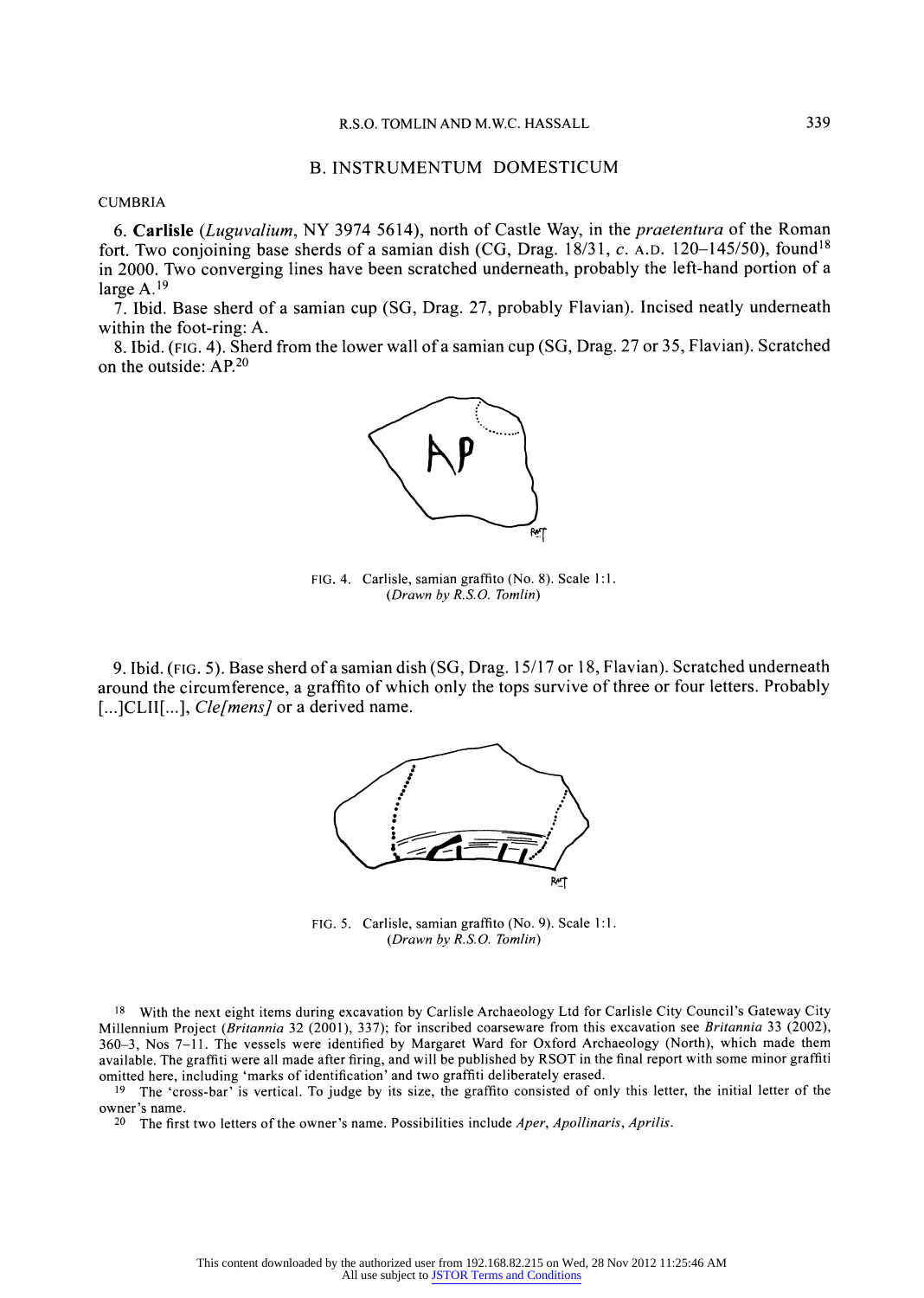**10. Ibid. (FIG. 6). Five conjoining sherds of a samian dish (SG, Drag. 18, Flavian) including about one-quarter of the foot-ring. Scratched underneath around the circumference, in large neat letters: MAGL[...], Maglus or one of its derivatives.21** 



**FIG. 6. Carlisle, samian graffito (No. 10). Scale 1:1. (Drawn by R.S.O. Tomlin)** 

**11. Ibid. (FIG. 7). Base sherd of a samian dish (CG, Drag. 18/31, probably Trajanic/Hadrianic from Les Martres-de-Veyre). Scratched underneath around the circumference, a graffito of which part survives of four letters. Probably PRIM[...], Prim[us] or a name derived from it (e.g. Primitivus).22** 



**FIG. 7. Carlisle, samian graffito (No. 11). Scale 1:1. (Drawn by R.S.O. Tomlin)** 

**21 There is just enough space before M to make this the first letter. The third letter resembles S, but was made differently: first the angular 'C' and then a downstroke. In the fourth letter, the beginning of a diagonal second stroke is just visible three-quarters down the vertical stroke. The Celtic name-element \*maglos ('chieftain', 'prince') is found in many personal names in Gaul and Britain, most of the examples being sub-Roman (e.g. Brigomaglos at Vindolanda, RIB 1722), but for the Roman period in Britain, compare Brigomalla at Bath (Tab. Sulis 30, 1) and Maglorius at Leintwardine (RIB 11.8, 2504.20, mis-read as Maslorius). In Gaul compare the derived nomen Maglius (CIL xiii.1701).** 

**22 There is just enough space to the left of the first letter, and a hint of the loop, to make it probably initial P.**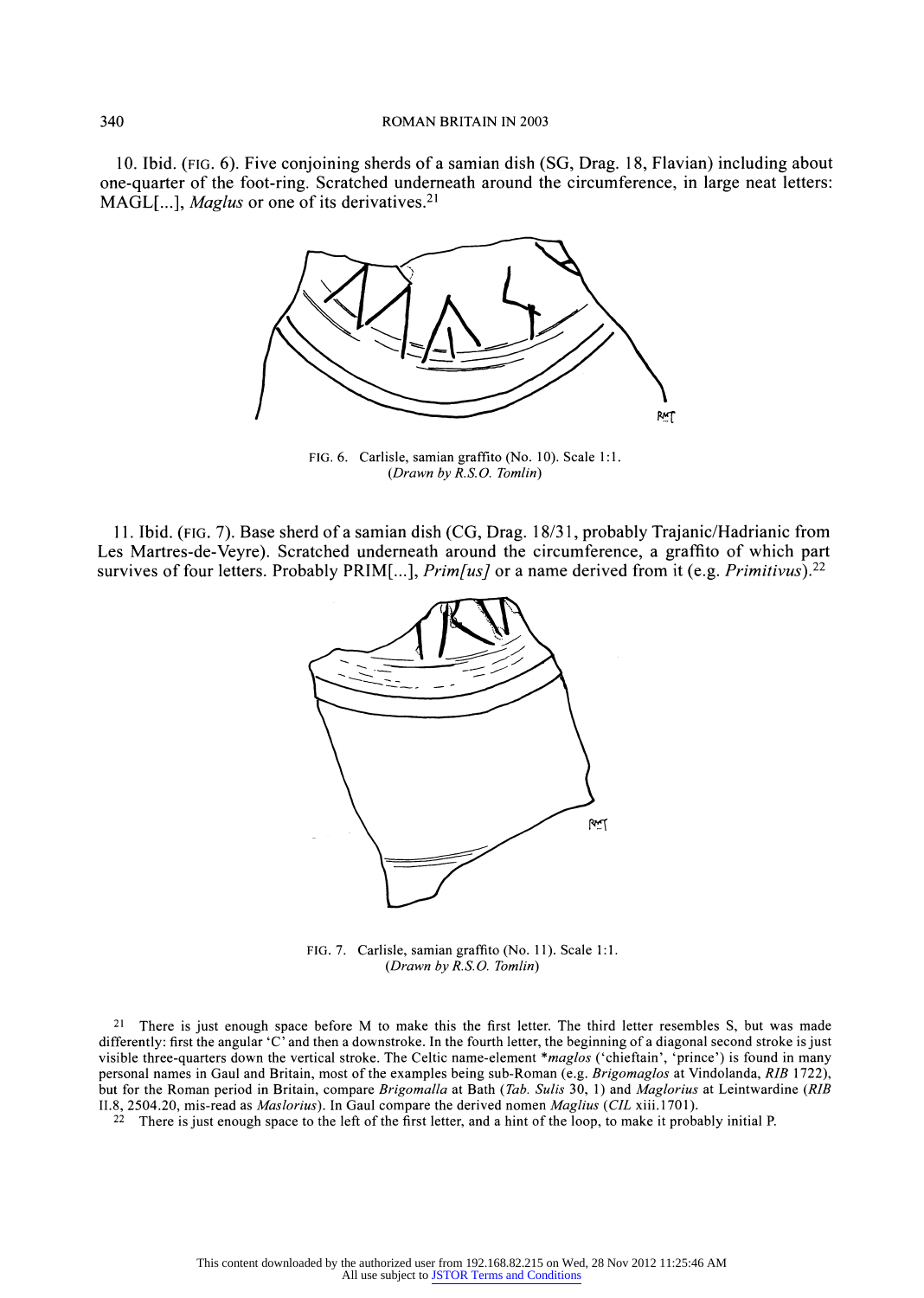**12. Ibid. Rim sherd of a samian dish (CG, Drag. 18/3 1). Scratched below the rim:[...]V.23 13. Ibid. (FIG. 8). Two conjoining sherds of a samian dish (SG, Drag. 18) stamped OFCOTTO (Cotto ii of La Graufesenque, Flavian), preserving the profile and almost the entire foot-ring. Incised underneath within the foot-ring: X and V.24** 



**FIG. 8. Carlisle, samian graffito (No. 13). Scale 1:1. (Drawn by R.S.O. Tomlin)** 

**14. Ibid. Base sherd of a samian dish (SG, Drag. 18) stamped SECVND (Secundus ii of La Graufesenque, Flavian). Scratched underneath within the foot-ring: V.25** 

## **HERTFORDSHIRE**

**15. Welwyn (TL 269 160), School Lane. Two conjoining sherds of a samian bowl (Drag. 38)**  found<sup>26</sup> in c. 1960. A graffito has been cut after firing on the wall below the flange : [...]. IINVI[...], **perhaps [Ing]enui, '(property) of Ingenuus'.27** 

- <sup>23</sup> The graffito may be complete. Perhaps the initial letter of the owner's name rather than a numeral ('5').<br><sup>24</sup> Compare Britannia 28 (1997) 461 No. 20 (also Carlisle), another samian dish inscribed with X and V.
- **24 Compare Britannia 28 (1997), 461, No. 20 (also Carlisle), another samian dish inscribed with X and V.**
- **25 The graffito is complete, but to judge by the previous item (No. 13), V may have been accompanied by X.**

**<sup>26</sup>By a builder, 'in a pit'. Given by the finder to Mr H.J. Mclusky, who subsequently presented it to Welwyn Hatfield Museum Service, Mill Green, Hatfield. Details from Mr A.G. Rook, who made the sherds available.** 

**27 The first (incomplete) letter is a short vertical stroke, conceivably part of G. But if the bowl was inverted when the graffito was made, it would be possible to read: [...]IANIII[...], possibly [...]iani(a)e, '(property) of [...]iania'; or (but less likely): [...]IAMII[...] .**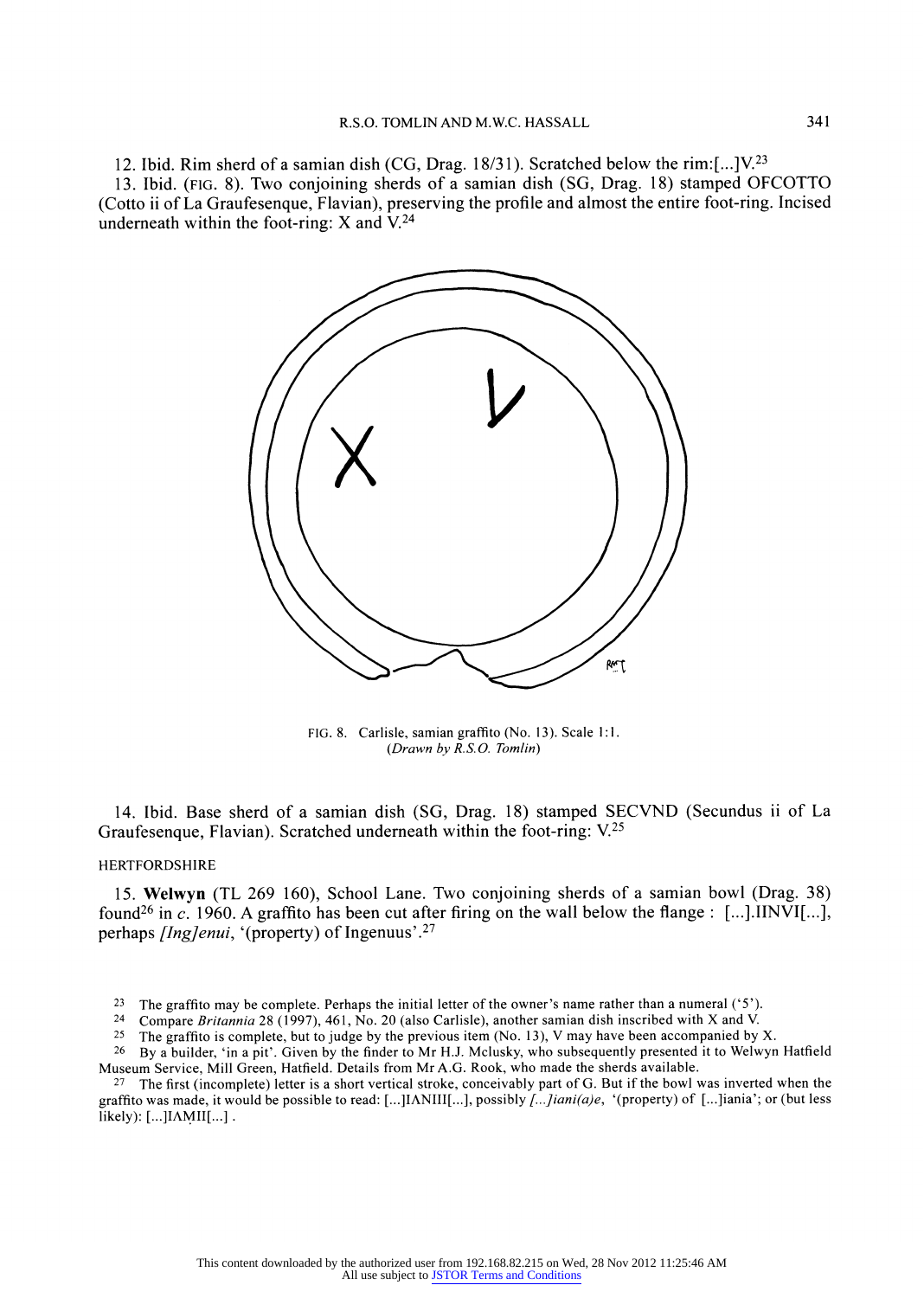## **KENT**

**16. Sandwich (TR 33 58). Samian dish (SG, Drag. 18) stamped OFS-EVERI, found before 1880/ 1909 and now in Salisbury Museum.28 A graffito has been cut after firing on the underside within the foot-ring, now partly obscured by a label: RABIRINIV, perhaps Rabiriniu(s).29** 

## **LONDON**

**17. The City (Londinium, TQ 531250 181400), on a site bounded by 19-31 Moorgate and 59-62 Coleman Street. Oblong lead label, 58.7 by 19 mm, 2.5 mm thick, with a hole for suspension at one end, found30 in 2001 in the filling of a medieval pit. The label was made in a mould, and on one side**  carries letters cast in relief: VICTORI, presumably *Victori(s)*, '(property) of Victor'.<sup>31</sup>

**18. Shadwell (TQ 34836 80702), 172-176 The Highway, East London (FIG. 9). Fragment of**  tile, 285 by 288 mm, tapering in thickness from 50 mm (left) to 40 mm (right), found<sup>32</sup> in 2002 **at the Roman bath-house. The top right-hand comer is original, and so are both sides; it is broken top and bottom, but the text is not affected. This was inscribed before firing, with a sharp point, in cursive letters unlikely to be much later than the mid-second century. They are reasonably wellformed and legible, but with some ambiguities because the graffito cannot be recognized as Latin: NACEBEMDRA I TERPALORIBVSIREPER I QYT!IRA.33** 





**<sup>28</sup>Full details, photograph and rubbings from Robert Hopkins, who will publish it in the Journal of Roman Pottery Studies 12 (Papers presented to Kay Hartley, ed. Pamela Irving), forthcoming. Brenda Dickinson has identified the potter as Severus iii of La Graufesenque (Die 7c, A.D. 75-100). The dish was purchased by General Pitt Rivers between 1880 and 1900. The label, of which half survives, records the provenance, and states that it was 'b(ough)t Webster'. This was probably the Bicester antiquities dealer of that name, according to Mr Hopkins, who notes that the purchase was not entered into the General's private catalogue, which is now in Cambridge University.** 

**<sup>29</sup>This name is not attested, but it is a possible nomen derived from a cognomen \*Rabirinus, which would itself derive from the nomen Rabirius.** 

**<sup>30</sup>During excavations by the Museum of London Archaeological Service directed by John Sygrave for the Moorgate Investment Partnership. Information from Jackie Keily and Dr Angela Wardle of the Museum of London Specialist Services.** 

<sup>31</sup> Other possibilities are the genitive of *Victorius*, or the abbreviated genitive *Victori(ni)*, or a dative, 'for Victor'.

**32 During excavation by Pre-Construct Archaeology for Wimpey Homes, directed by Alistair Douglas; for the site see Britannia 34 (2003), 347. PCA provided a drawing and photograph, and Jenny Hall made the tile available at the Museum of London.** 

**33 There is no visible word-separation. In line 1, letter 3 is C or T (but compare line 2, letter 1); letters 5 and 8 are either B or D, but they are evidently different and, although the sequence DEMBRA reads more easily, letter 5 looks more like B in line 2; letters 9 and 10 might also be AR, and are evidently repeated at the end of line 3.**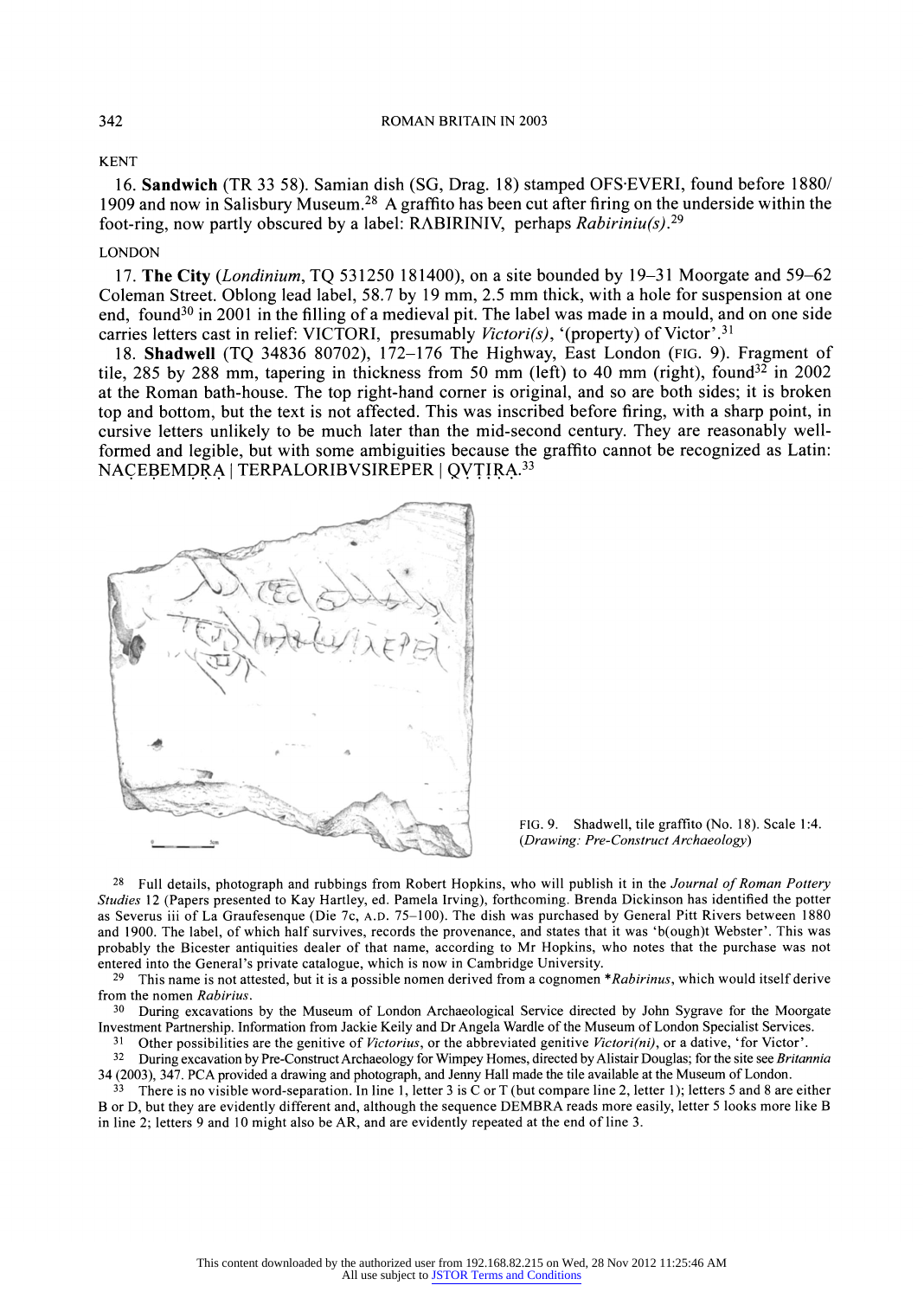## **NORFOLK**

**19. Caister-on-Sea (TG 5209 1214), Norwich Road. Amphora sherd found34 in 2003. A graffito has been cut after firing: [... ]VIIS VI, presumably [(modii)] VII s(extarii) VI, '7 modii, 6 sextarii'.35** 

#### **NORTHAMPTONSHIRE**

**20. Aldwincle (TL 00 81). Copper-alloy fragment, 22 by 29 mm, from the first leaf of a military diploma, found36 in 1999. It comes from just above the middle of the left-hand side, with two parallel framing lines about 4 mm apart on the outer face. The inner face reads: [...]R DIVI TRAI[...] 1 [...]NVS HA[...] I [...]NICIA PO[...]. The outer face: LOR PE[...] GRIPPIA[...] NERVI[...]**   $LINGO[...] \propto ET[I] ... ] |IA[...]^{37}$ 

**Inner face: [imp(erator) Caesa]r divi Trai[ani Parthici f(ilius) divi Nervae nepos] I [Traia]nus**  Ha[drianus Augustus pontifex maximus] | [tribu]nicia po[testate .. co(n)s(ul) iii proco(n)s(ul)]. **Outer face: [... et Gal]l|or(um) Pe[triana (milliaria) c(ivium) R(omanorum) ... et A]lgrippia[na miniata ... et I]l Nervi[a German(orum) (milliaria) ... et I] 1 Lingo[n(um) et ...] I (milliaria) et I [Hamior(um) sagitt(ariorum) ... et I Ulpia Tra]lia[na Cugern(orum) c(ivium) R(omanorum) ...].** 

**The emperor is explicitly Hadrian (A.D. 117-38), but by formulation the diploma is earlier than A.D. 124, and almost certainly belongs to the same issue as the Brigetio diploma (17 July A.D. 122). This lists 13 alae and 37 cohorts in the British army whose veterans were discharged by the governor, Platorius Nepos, while Hadrian was actually in Britain.38** 

### **NORTHUMBERLAND**

**21. High Rochester (Bremenium, NY 83 98). Oblong lead sealing, 23 by 1lmm, found39 in 2002. Within an oval impression: QLOLLI, perhaps Q(uinti) Lolli.40** 

**22. Ibid. Oval lead sealing, 19 by 14mm, found later in 2002. Obverse: CIL, c(ohors) IL(ingonum). Reverse: mark of identification. 41** 

**34 During excavations for M. Gilbert by Archaeological Project Services directed by James Albone, who provided a drawing and full details. For the site, see Britannia 34 (2003), 333.** 

**<sup>35</sup>This is acceptable as a note of capacity for a Dressel 20: see RIB 11.6, p. 33.** 

**36 By Mr J.C. Green, and reported to the British Museum. Its current location is uncertain, but it was examined by Paul Holder in April 2000, who sent full details. He will publish it in Roman Military Diplomas V.** 

**37 Surviving letters only, without specifying how many have been lost in each line. Letter-heights are 3 mm (outer face) and 2.5-3 mm (inner face).** 

**38 CIL xvi.69 (now in the British Museum), which is the only other document to locate the ala Agrippiana miniata in Britain. The Aldwincle fragment (inner face) writes tribunicia in full, which only happens in the early part of Hadrian's reign; by A.D. 124 it is abbreviated. The outer face, with its list of units, replicates that of CIL xvi.69 almost exactly. Dr Holder thinks, with the late Dr Margaret Roxan concurring, that there would not have been a similar diploma issued in either A.D. 121 or 123.** 

**39 Like the next item (No. 22), with a metal detector. Lindsay Allason-Jones, Museum of Antiquities, Newcastle upon Tyne, sent photographs of them both. No. 21 (accession number 2002.14) has been donated to the Museum, and No. 22 (accession number 2003.5) is likely to be.** 

**<sup>40</sup>The reading is uncertain except for the enlarged initial Q, which is apparently not followed by V, so it must be an abbreviated praenomen or nomen. The next letter looks like L, perhaps followed by a very small O, then by LL narrower than the first L. So it is tempting to recognize the governor Q. Lollius Urbicus, who recommissioned High Rochester in c. A.D. 139 (compare RIB 1276), but lead sealings usually name centurions or decurions.** 

**41 This is the unit's first sealing to be found; it was based at High Rochester in the early Antonine period (RIB 1276), and at Lanchester from at least A.D. 218/22 (Britannia 19 (1988), 492, No. 10). The reverse is apparently not lettered, but is perhaps a comb-like device within an oval border.**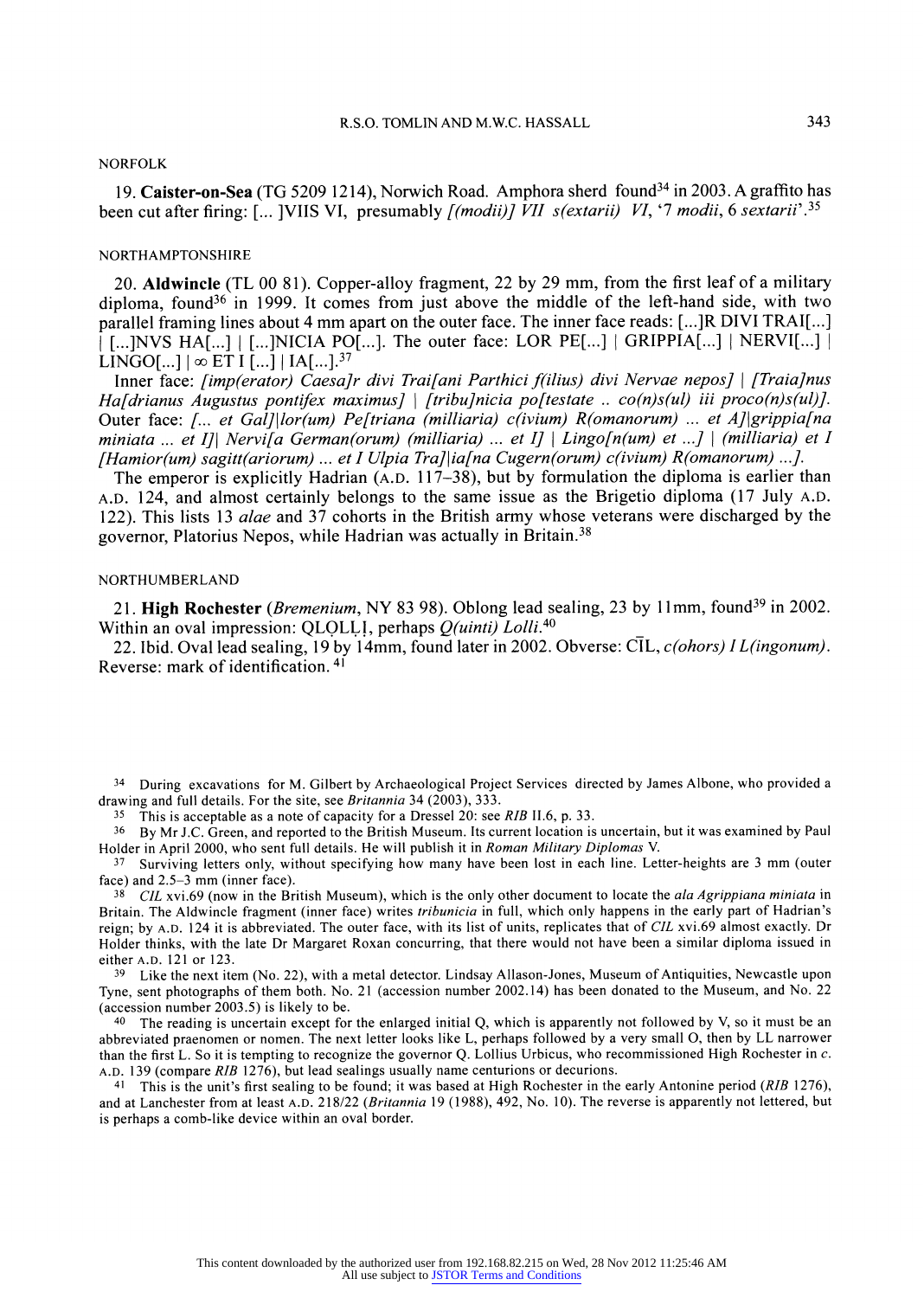## **OXFORDSHIRE**

23. **Alchester** (SP 570 203). Bone roundel, 20.5 mm in diameter, found<sup>42</sup> in 2002. Obverse: **concentric design. Scratched on the reverse: QVINTIIANI, '(property) of Quintianus'.** 

## **STAFFORDSHIRE**

**24. Ilam (SK 13 50) (Frontispiece). Copper-alloy pan, 89.5 mm in diameter across the rim, 54 mm at the foot-ring, and 47 mm high, 132.5 gm in weight, found43 in 2003 (see above p. 326). It is the main part of a skillet (trulla), now missing the handle and the disc forming the base, which were cast separately. The rim is bent inward at one place, there are three small holes, and some of the coloured inlay is now missing, but overall the pan is in good condition. The outer wall is decorated with eight evenly-spaced, incised roundels containing 'dragonesque' triskeles filled with a coloured-glass inlay, variously turquoise, dark blue, purple, red, and yellow. Above this band of decoration is an incised setting-out line used to locate the letter-tops of the text, which consists of plain but neatly-incised capitals 3.50 to 4.00 mm high, filled with the same turquoise inlay.44 This incised text is continuous, with minimal word-separation and no explicit indication of where it began and ended, but it may have been cut in this sequence: RIGOREVALIAELIDRACONIS MAIS COGGABATA VXELODVNVM CAMMOGIANNA.45 This is the letter-by-letter reading, which may be reconstructed thus: rigore**  val(l)i Aeli Draconis Mais Co(n)gabata Uxelodunum Cam(b)og(l)anna.<sup>46</sup> 'On the line of the Wall **[or the Aelian Wall], (the product or property) of Aelius Draco [or of Draco] ...' Then the names of four forts at the western end of Hadrian's Wall, from west to east, identifiable as Bowness-on-Solway, Drumburgh, Stanwix, and Castlesteads.47** 

**42 During excavation by the Institute of Archaeology, Oxford University, and the School of Archaeology and Ancient History, Leicester University, directed by E. Sauer. For the site see Britannia 34 (2003), 330-33, and South Midlands Archaeology 33 (2003), 92-105, where the roundel is published at 102-3 with fig. 25.** 

**43 By metal-detector; see British Archaeology 73 (November 2003), 22-7, with excellent photographs; also Current Archaeology 188 (October 2003), 324-5. It is described independently by Sally Worrell in Section II above, p. 326. That the pan is 'too good to be true' is argued by Ian Smith in Current Archaeology 190 (February 2004), 190, but without having seen**  the original; there is a rejoinder by Guy de la Bédoyère (ibid.). Jane Stewart, Finds Liaison Officer, Birmingham Museum **and Art Gallery, made it available to RSOT, who has also spoken to the finder, and discussed it with MWCH and Guy de la**  Bédovère.

**44 The letters are not much serifed, but R in DRACONIS and the second (but not the first) R in RIGORE carry a bottom-serif. I in RIGORE has a wide upper serif, and almost resembles 'T'. A is 'open' (without cross-bar); the first two strokes of N (which has a marked forward slope) and of M both resemble this A.** 

**45 Logically, perhaps, and by analogy with the Rudge Cup and Amiens Skillet (see below, n. 47), the text should begin with MAIS, but there is a space before MAIS, whereas CAMMOGIANNA crowds against RIGORE, which suggests that DRACONIS was already there when MAIS was cut, but that RIGORE preceded CAMMOGIANNA. CAMMOG is quite generously drawn, whereas IANNA is noticeably lower in height, as if to save space before RIGORE, which it almost touches. There is apparently no separation between RIGORE and VALI, except that VALI is lower in height, something which was forced on the graver by the encroaching band of decoration below; nor did he leave a gap before AELI, or between it and DRACONIS; after that, however, there is the space already mentioned before MAIS, and minimal separation of the place-names which follow, at its slightest between VXELODVNVM and CAMMOGIANNA. The generous spacing given to L in VXELODVNVM, which resembles a separation, is only due to miscalculation.** 

**46 By separating all the words (see n. 45), and 'correcting' the spelling (see n. 47).** 

**<sup>47</sup>The pan joins three groups of related vessels which, to judge by their distribution, were made in Britain: see C.N. Moore, 'An enamelled skillet-handle from Brough-on-Fosse and the distribution of similar vessels', Britannia 9 (1978), 319-27. Its style of decoration sets it apart from the others, including the Rudge Cup and Amiens Skillet with their schematic**  rendering of Hadrian's Wall (RIB II.2, 2415.53; A.L.F. Rivet and C. Smith, *The Place-Names of Roman Britain* (1979), 232-3), **but all three vessels, as 'souvenirs' apparently of the western end of Hadrian's Wall, carry similar but not identical texts.** 

**The Rudge Cup reads: a Mais Aballava Uxelod(un)um Camboglan(na)<s> Banna. The Amiens Skillet: Mais Aballava Uxelodunum Cambogla[ni]s Banna (A)esica. Also relevant are the corresponding sequences of Wall forts in the Ravenna Cosmography (107, 28-9; 107, 11) and the Notitia Dignitatum (Occ. 40. 44-9, but reversed and as emended by Hassall in R. Goodburn and P. Bartholomew (eds), Aspects of the Notitia Dignitatum (1976), 112-14). Ravenna reads: Maia Avalana Uxelludamo Gabaglanda. The Notitia: [Mais] Congavata Aballaba [Axeloduno] Amboglanna.** 

**There are discrepancies between these five texts, both in sequence and in spelling. In sequence, the pan joins the Notitia**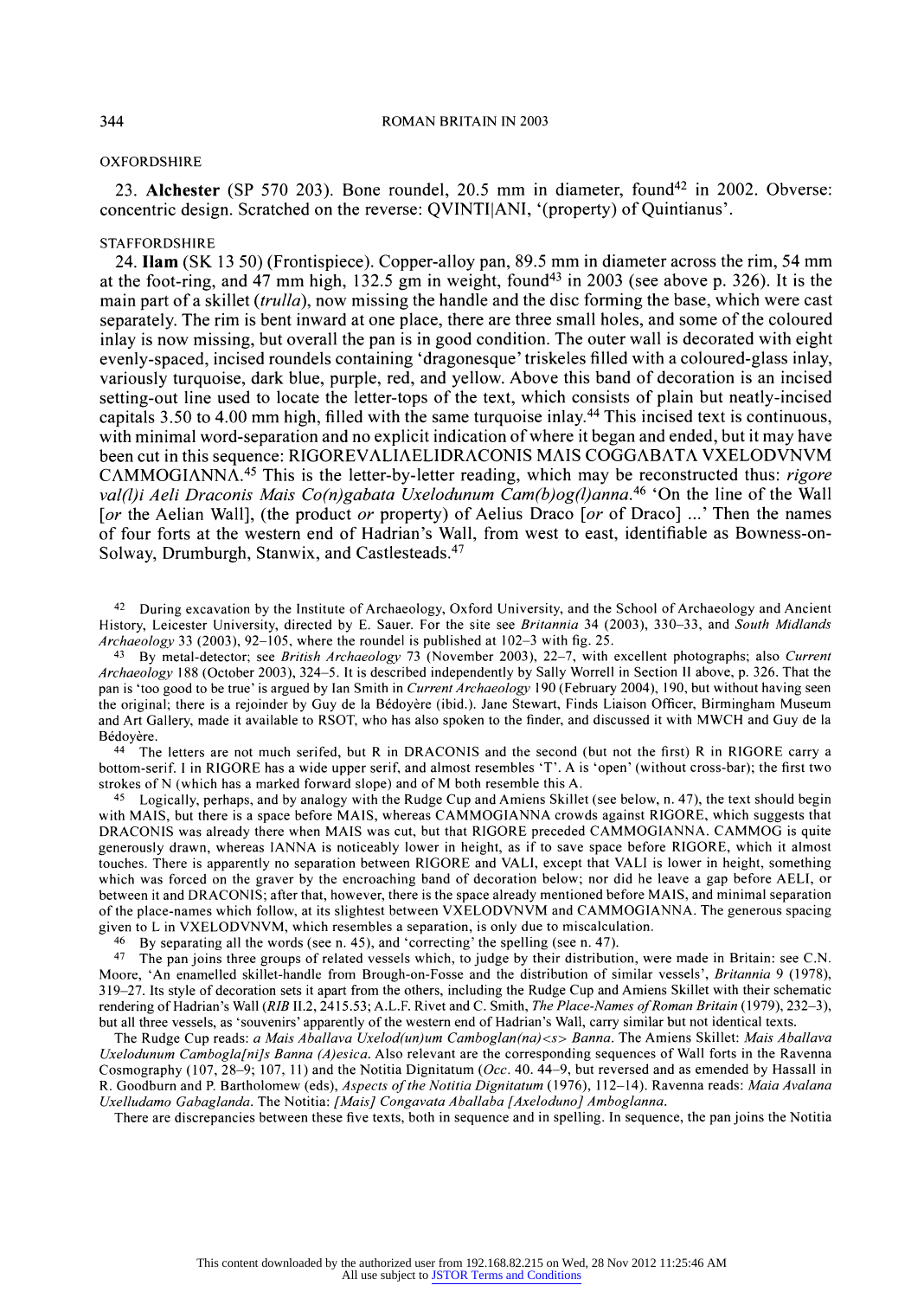in placing Congavata / Coggabata between Mais and Axeloduno / Uxeloduno 'on the line of the Wall', and thus reinforces the identification of it as Drumburgh. (For argument to the contrary,  $\rightarrow$  I.G. Smith, 'Some Roman place-names in **Lancashire and Cumbria', Britannia 28 (1997), 372-83.) But unlike the Notitia, the pan omits Aballaba, and also diverges from the Rudge Cup and the Amiens Skillet, for which the only fort between Mais and Uxeloduno is Aballava. It also diverges from Ravenna in this respect, and there is no obvious reason for the omission.** 

**Hitherto, the Notitia was the only authority for the place-name CONGAVATA, which Rivet and Smith emend to Concavata (Latin, 'hollowed'). The manuscript confusion between G and C would be trivial, but not the anomaly which they also note, '[t]hat the name is Latin - wholly exceptional among the forts which make up the defensive system in this region.' The pan might suggest a different emendation: \*Congabata for CONGAVATA, the B/V confusion being just as trivial in manuscript transmission. (The next item in the list, ABALLABA for Aballava, is an example.) \*Congabata would be formed from the substantive gabata ('dish') with a connective prefix, 'dish-like', a description of the 'bold knoll' of Drumburgh (C. Daniels (ed.), Collingwood Bruce Handbook to the Roman Wall (1978), 250). The word gabata was current in Roman Britain (it occurs in an unpublished Uley tablet), and Holder (in Alt-celtischer Sprachschatz, s.v.) thought it might be Celtic, but there is no direct evidence of this; in Latin it is first used by Martial, but occurs earlier in Greek, which has seemed to be a more likely origin.** 

The other place-names are not problematic. *Mais* is apparently a locative or ablative form, and it may be that the pan, like the **Rudge Cup, omits the initial preposition a ('from Maia') which is retained by the Amiens Skillet. CAMMOGIANNA is only a copying-error, with M repeated by mistake for B (the name-element \*cambo- guarantees the spelling), and with I written for L. These fort-names are preceded (or followed) by the sequence rigore val(l)i Aeli Draconis, which must be considered next.** 

First rigore val(l)i, 'on the line of the Wall'. Rigor is a technical term frequent in the Roman land-surveyors, who define it as 'whatever is seen to stretch straight between two points' (Balbi ad Celsum: expositio et ratio omnium formarum iii.4 **(Lang, Corpus Agrimensorum II, p. 98), translated by B. Campbell, The Writings of the Roman Land Surveyors (2000), 208). It is confirmed by epigraphic evidence, for example CIL iii.586 (Macedonia), where a surveyor uses land-marks to**  define tribal boundaries: rifglorem servari usque ad fontem, etc. Compare CIL viii.2728 (Lambaesis), in which a military **surveyor describes how two tunnels failed to meet: they had both deviated from the true line, duae ergo partes relicto rigore errabant. There is also a large group of inscriptions (CIL vi.3 1540-57) (Rome) which define the course of the Tiber recto rigore, variously abbreviated.** 

rigore val(l)i therefore corresponds to the less-technical term used by the Notitia (Occ. 40.32) for 'the line of the Wall', **per lineam valli. (The land-surveyor Balbus, already quoted, actually uses the word linea to define rigor.) VALI for valli, with its confusion between L and LL, can easily be paralleled for Britain (see Smith in H. Temporini and W. Haase (eds),**  Aufstieg und Niedergang der römischen Welt II.19, 918), where it may also reflect confusion between the Celtic name**element \*val- / \*valio- ('strong'), in Luguvalium for example, and the Latin word vallum ('wall'). Thus in the Antonine Itinerary, 'Carlisle' is once transmitted as Luguvallo (467, 2), but twice correctly as Luguvalio (474, 1; 476, 6).** 

**The Notitia shows that Hadrian's Wall was called (the) vallum, a term which is amply confirmed by the Antonine Itinerary (464, 1, a limite, id est a vallo; compare 466, 5, and 474, 1-2) and by two inscriptions from the Wall itself: RIB 2034, dedicated ob res trans vallum prospere gestas, and RIB 1445. Compare RIB 2200 and 2205, where building the Antonine Wall is said to be opus valli.** 

**But should AELI be taken with VA(L)LI, or with DRACONIS? Is it an adjective of the Wall itself, or only the (imperial)**  nomen gentilicium of Draco? The Latin is ambiguous. The absence of a praenomen (whether  $P(\text{ubli})$  or  $T(\text{iti})$ ) is far from **decisive, but it lends support to the idea of taking AELI with VAL(L)I. It would then follow that Hadrian's Wall was literally so-called: vallum Aelium (not vallum Aeli). The obvious analogy is pons Aelius, Hadrian's Bridge at Newcastle; compare his refounding of Jerusalem as Aelia Capitolina. But while cities and forts might be named for emperors, frontier-names do seem to have been geographical. (For example the limes Tripolitanus in the Antonine Itinerary 73, 4 and ILS 8923, and the various African limites named in the Notitia.) However, Hadrian's Wall was almost the first - and certainly the most substantial - of the various frontier 'walls', and some linear structures took their names from emperors: roads above all, in a tradition dating from the Republic, for example the via Domitiana, the via Traiana, and a much later 'frontier road', the strata Diocletiana; but also aqueducts like the aqua Claudia, and the Rhine canal named after Claudius' father, the fossa Drusiana. It is conceivable, therefore, that Hadrian's Wall was initially called vallum Aelium, but also certain that the name did not maintain itself: witness the references already quoted to (the) vallum unqualified, and note also that the Augustan History, when it needs to distinguish the Antonine Wall from Hadrian's Wall (for which see Hadrian 11.2.), refers only to 'another wall, made of turf' (Antoninus Pius 5.4, alio muro caespiticio). If the pan preserves the original name of Hadrian's Wall, therefore, it must also be conjectured that it soon lapsed, presumably when it was abandoned for the Antonine Wall; this would date the pan to c. A.D. 125/40, after the forts were added to Hadrian's Wall, but before it was superseded by the Antonine Wall.** 

**Finally the name, whether it was Draconis or Aeli Draconis. (There is an imperial freedman called Titus Aelius Draco, but the identity is unlikely: see CIL vi.20505.) The cognomen is Greek by etymology ('snake'). The genitive case is ambiguous; either the name of the manufacturer /craftsman, or that of the client for whom the pan was made. (A bronze statuette, the Foss Dyke Mars (RIB 274), carries the names of both maker and clients.) If these vessels were made as 'souvenirs' of the Wall, perhaps they could also be 'personalized' with the name of the purchaser; the manufacture of military diplomas, certified copies of the law affecting a named veteran, offers an analogy. If so, the owner's name might have been Aelius Draco, with its implication that he was a recently-discharged auxiliary veteran who wanted a memento of his frontier-station.**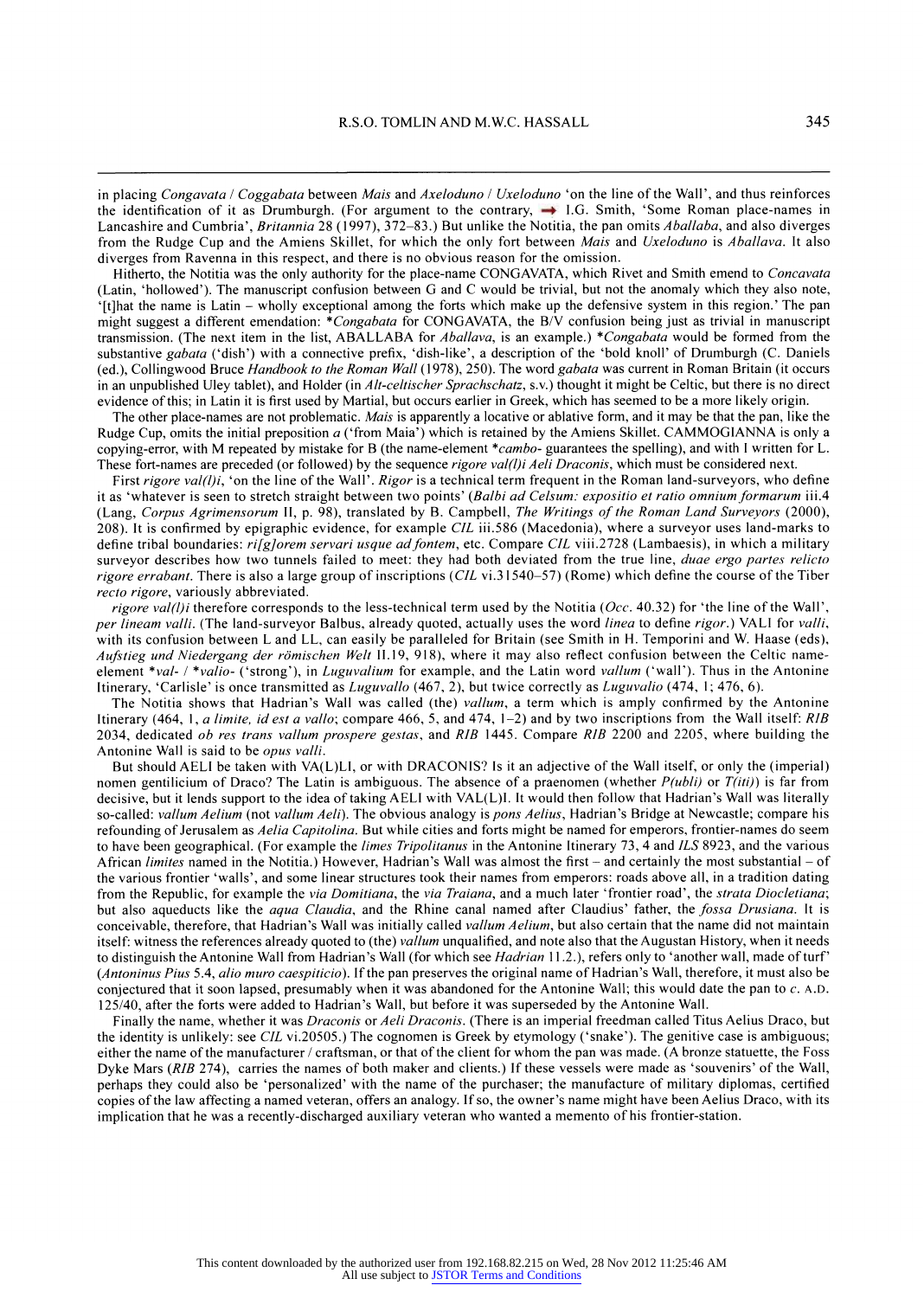**SUFFOLK** 

**25. Shimpling (TM 15 83) (FIG. 10). Lead tag or label, 42 by 31 mm, ranging from 1 to 2 mm in thickness, found48 in 2003 folded in half and subsequently opened. One corner and part of the middle had already been lost. There is a hole for suspension centrally placed near one edge. The label has been inscribed with a sharp point on both faces, with the text on one face inverted in respect to that**  on the other, so that the hole is on the left.<sup>49</sup> (a) A...  $|A...|$  (b) ..DLRIPAS..  $|$  XXXVI.<sup>50</sup>

Face (a) **Face (b)** Face (b)





**FIG. 10. Shimpling, inscribed lead tag (No. 25). Scale 1:1.**  (Drawn by R.S.O. Tomlin)<sup>51</sup>

## **SUSSEX (WEST SUSSEX)**

26. **Fishbourne** (SU 8407 0475), Roman palace. Base of an Arretine cup found<sup>52</sup> in 2003 in the **filling of the pre-Conquest ditch. A graffito has been cut after firing underneath, within the foot-ring: TV.** 

**48 By Ms Sally Atkinson with a metal detector, in whose possession it remains. Information from Faye Minter, Finds Liaison Officer for the Portable Antiquities Scheme for Suffolk, who made it available through Sally Worrell.** 

**49 For other such tags or labels, see RIB II.1, 2410, and Britannia 20 (1989), 334, No. 14 (Carlisle); 342, No. 60 (Caerleon).** 

**50 (a) Apparently numerals erased by diagonal strokes. (b) Perhaps a commodity ending in -ipas followed by the numeral '36'.** 

**51 Drawn from the original with the help of drawings by Donna Wreathall for Suffolk County Archaeological Service.** 

**52 During excavations for Sussex Archaeological Society directed by John Manley and David Rudling who sent details together with a photo and rubbings. For the site see Britannia 34 (2003), 352-3.**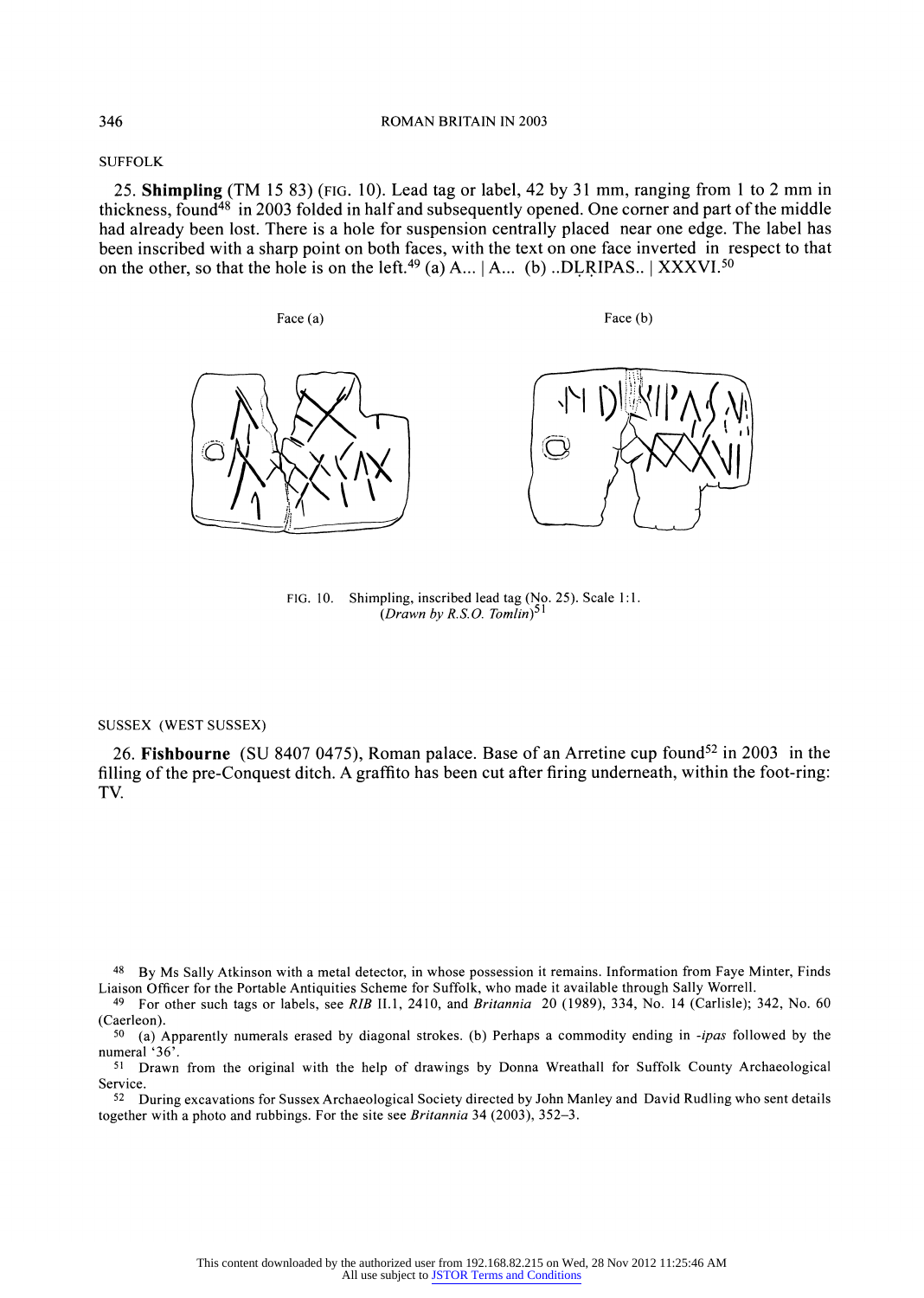## **R.S.O. TOMLIN AND M.W.C. HASSALL 347**

## **WALES**

#### **GWYNEDD (MERIONETHSHIRE)**

**27. Trawsfynydd (SH 7325 3525), Bodyfuddau farm (FIG. 11). Stilus writing-tablet, 147 by 99**  mm, and 6 mm thick, found<sup>53</sup> in the nineteenth century, perhaps in c. 1840. When found, it was the **outer leaf of a block (codex) consisting of 'some 10 or 12 leaves' secured with wire, but the others were soon lost. One face is plain, but the other is recessed to a depth of 2 mm, leaving a narrow raised border (5-7 mm wide) to enclose and protect a coating of black wax which survives in degraded form as a surface discoloration. Within this discoloration are traces of the inscribed text, which is the first page of a formal Roman will (testamentum per aes et libram). (For reconstructed text see FIG. 11 below.)54** 

**'[The name and status of the testator] ... before I die, I order that [name] be my sole heir ...** 

**Let all others for me be disinherited [...] on no other terms than that as much as I shall give, have given, shall have ordered to be given [...] and you [...] enter upon, accept my estate [... within] the next hundred [days] after my death in which you know or can know that you are my legitimate heir, in the presence of witnesses [...] let the heirs be those who know that they are [...] of this property.** 

**But if you do not thus accept my estate, if you refuse to enter upon it, be thou disinherited [...], whom I have instituted as my sole heir.'55** 

**(for figure and text see following page)** 

**<sup>53</sup>By farm-workers digging peat, according to a contemporary letter preserved with the tablet, signed 'M.Ll'. This may be Morgan Lloyd (1820-93) of Cefngellgwm, 2 km WSW of Bodyfuddau, who in 1839 helped survey the parish of Trawsfynydd. The farm dug its peat at SH 732 338-9, which is near the early but undated settlement of Ffridd Bod y Fuddau (SH 731 343), with three huts and, despite the altitude (350 m), 'an extensive field system, defined by low banks and stone walls covering some 3 hectares, which is almost completely filled with narrow cultivation ridges' (Peter Crew). The nearest major Roman site is the fort of Tomen-y-Mur (SH 706 386), 5 km to the north-west. The provenance is discussed by RSOT, 'A Roman Will from North Wales', Archaeologia Cambrensis 150 (2001, forthcoming). Soon after it was found, the tablet was taken to London for examination, where it was casually preserved for many years and ultimately came by descent to Stafford Ellerman, who has presented it to the National Museum of Wales. Mr Ellerman and Ralph Jackson of the Department of Prehistory and Early Europe at the British Museum made it available, and it has been photographed by Ian Cartwright and Jake Matchett. Caroline Auger, archivist of Shrewsbury School, Peter Crew of Plas Tan y Bwlch, Maentwrog (the Snowdonia National Park Study Centre), Steffan ab Owain of the Gwynedd Archives Service, Ieuan Thomas of Trawsfynydd, and Lesley Whitelaw, archivist of the Middle Temple, all helped with the question of provenance.** 

**<sup>54</sup>This is not a letter-by-letter transcription, for which see RSOT (cited in n. 53). Letters whose existence can be deduced are supplied in square brackets, and letters omitted by the scribe in round brackets. Hooked brackets enclose letters he wrote by mistake. Letters read with some confidence, but which cannot be explained, are in capitals.** 

**<sup>55</sup>There are three sentences, each indicated by extending the first word to the left. The testamentary formulas can be matched in Gaius' Institutes and surviving Roman wills, especially that of Antonius Silvanus (FIRA III, No. 47). There is a full commentary on the reading and text by RSOT (cited in n. 53). Details of the testator and heir have been lost with the first five lines; it can only be deduced from line 15 (compare 19) that the heir was a woman. Since the testator was a Roman citizen, despite the remoteness of the find-spot, he may have been an auxiliary veteran of the unit at Tomen-y-Mur who settled after discharge at Ffridd Bod y Fuddau. Remarkably, considering how many wills were written, this seems to be the only tablet of a Roman will to have been found outside Egypt.**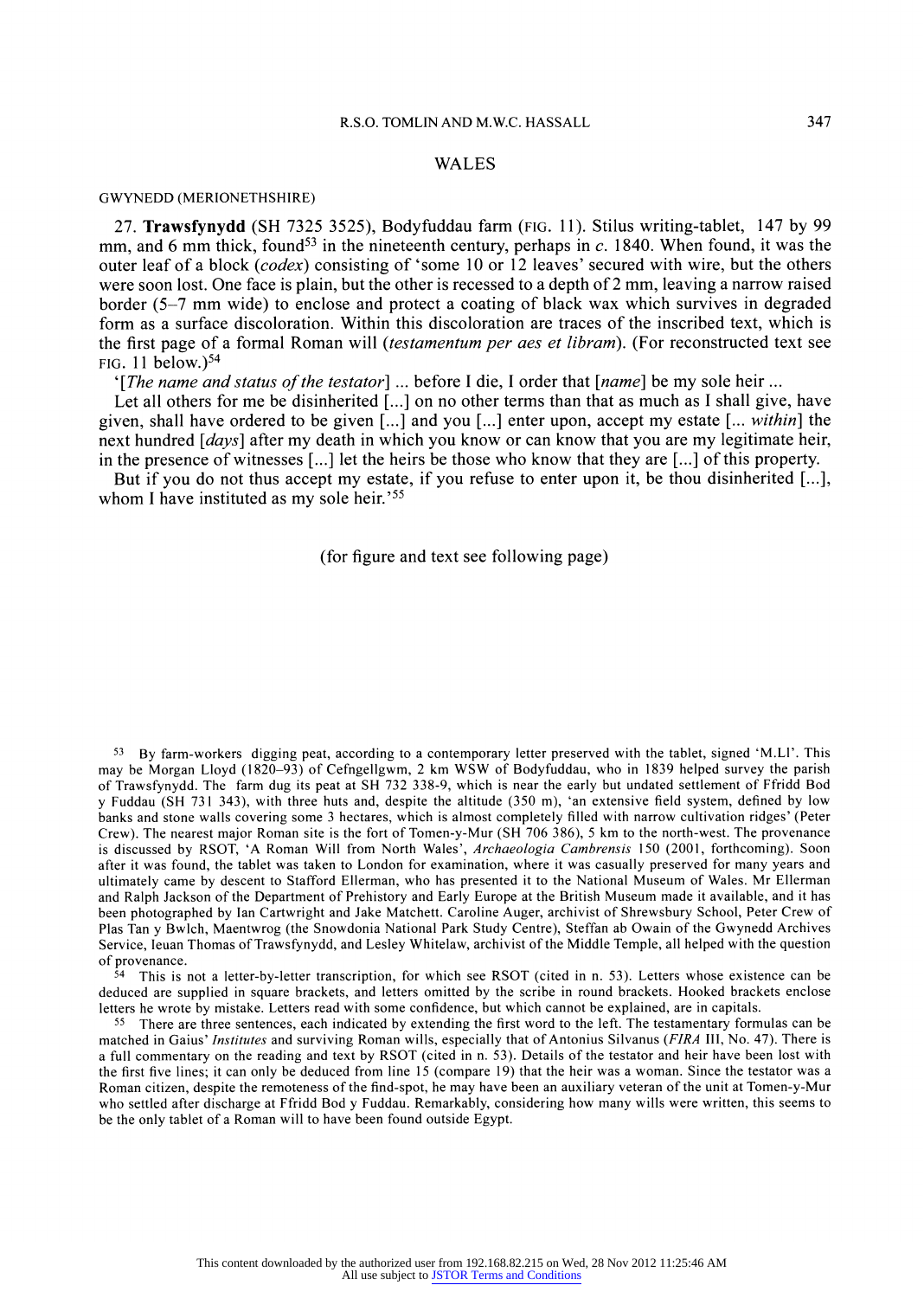